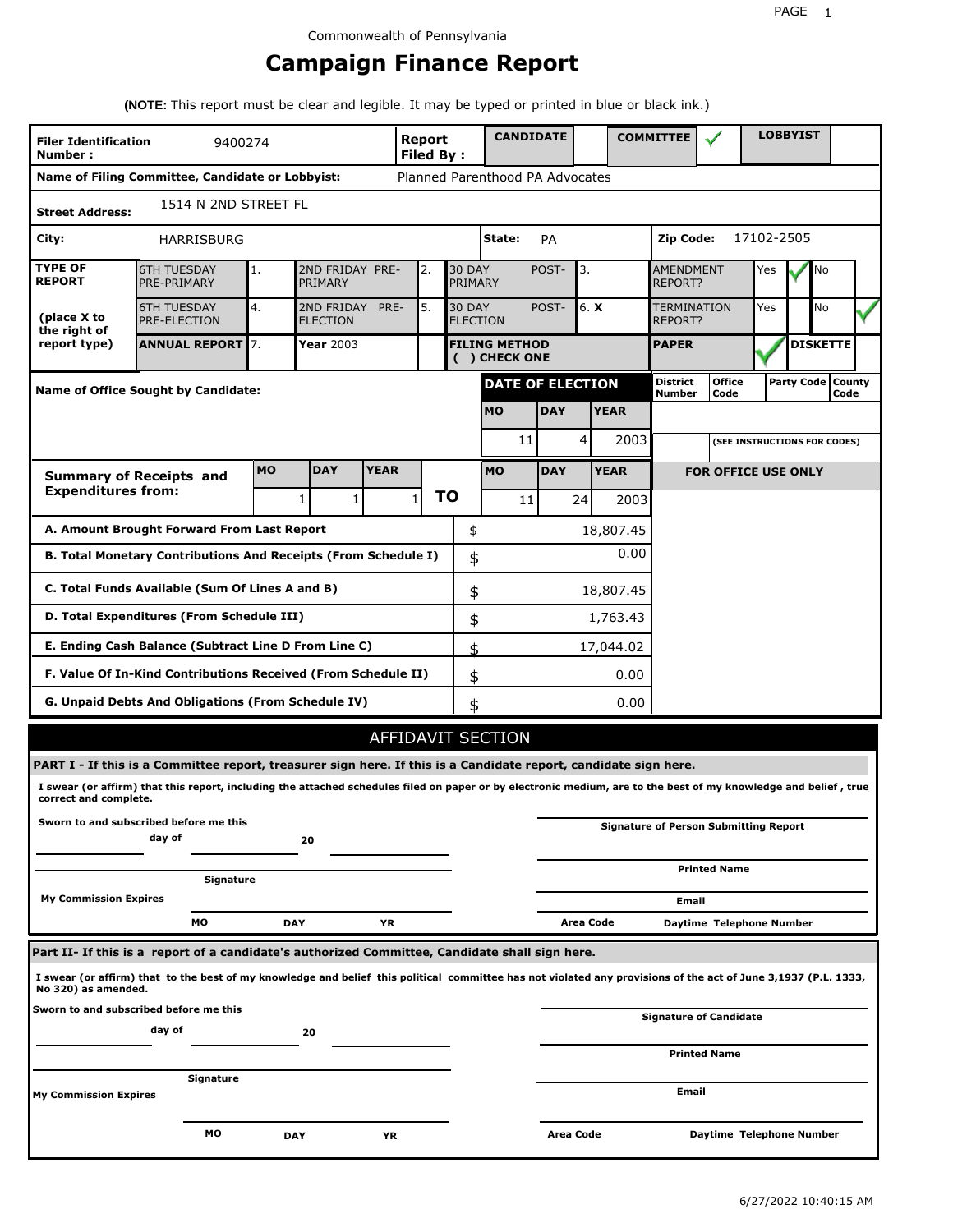# **SCHEDULE I CONTRIBUTIONS AND RECEIPTS**

**Detailed Summary Page**

| <b>Name of Filing Committee or Candidate</b>                                                                                                                                                | <b>Reporting Period</b> |     |            |  |  |  |  |  |  |
|---------------------------------------------------------------------------------------------------------------------------------------------------------------------------------------------|-------------------------|-----|------------|--|--|--|--|--|--|
| Planned Parenthood PA Advocates                                                                                                                                                             | From:                   | To: | 11/24/2003 |  |  |  |  |  |  |
| 1. Unitemized Contributions Received - \$50.00 or Less Per Contributor                                                                                                                      |                         |     |            |  |  |  |  |  |  |
| <b>TOTAL for the Reporting Period</b>                                                                                                                                                       | (1)                     | \$  | 0.00       |  |  |  |  |  |  |
| 2. Contributions Received - \$50.01 To \$250.00 (From Part A and Part B)                                                                                                                    |                         |     |            |  |  |  |  |  |  |
| <b>Contributions Received From Political Committees (Part A)</b>                                                                                                                            |                         | \$  | 0.00       |  |  |  |  |  |  |
| All Other Contributions (Part B)                                                                                                                                                            |                         | \$  | 0.00       |  |  |  |  |  |  |
| <b>TOTAL for the Reporting Period</b>                                                                                                                                                       | (2)                     | \$  | 0.00       |  |  |  |  |  |  |
|                                                                                                                                                                                             |                         |     |            |  |  |  |  |  |  |
| 3. Contributions Received Over \$250.00 (From Part C and Part D)                                                                                                                            |                         | \$  |            |  |  |  |  |  |  |
| <b>Contributions Received From Political Committees (Part C)</b>                                                                                                                            |                         |     | 0.00       |  |  |  |  |  |  |
| All Other Contributions (Part D)                                                                                                                                                            |                         | \$  | 0.00       |  |  |  |  |  |  |
| <b>TOTAL for the Reporting Period</b>                                                                                                                                                       | (3)                     | \$  | 0.00       |  |  |  |  |  |  |
| 4. Other Receipts, Refunds, Interest Earned, Returned Checks, Etc. (From Part E)                                                                                                            |                         |     |            |  |  |  |  |  |  |
| <b>TOTAL for the Reporting Period</b>                                                                                                                                                       | (4)                     | \$  | 0.00       |  |  |  |  |  |  |
|                                                                                                                                                                                             |                         |     |            |  |  |  |  |  |  |
| Total Monetary Contributions and Receipts During this Reporting Period (Add and enter amount<br>totals from Boxes 1,2,3 and 4; also enter this amount on Page1, Report Cover Page, Item B.) |                         | \$  | 0.00       |  |  |  |  |  |  |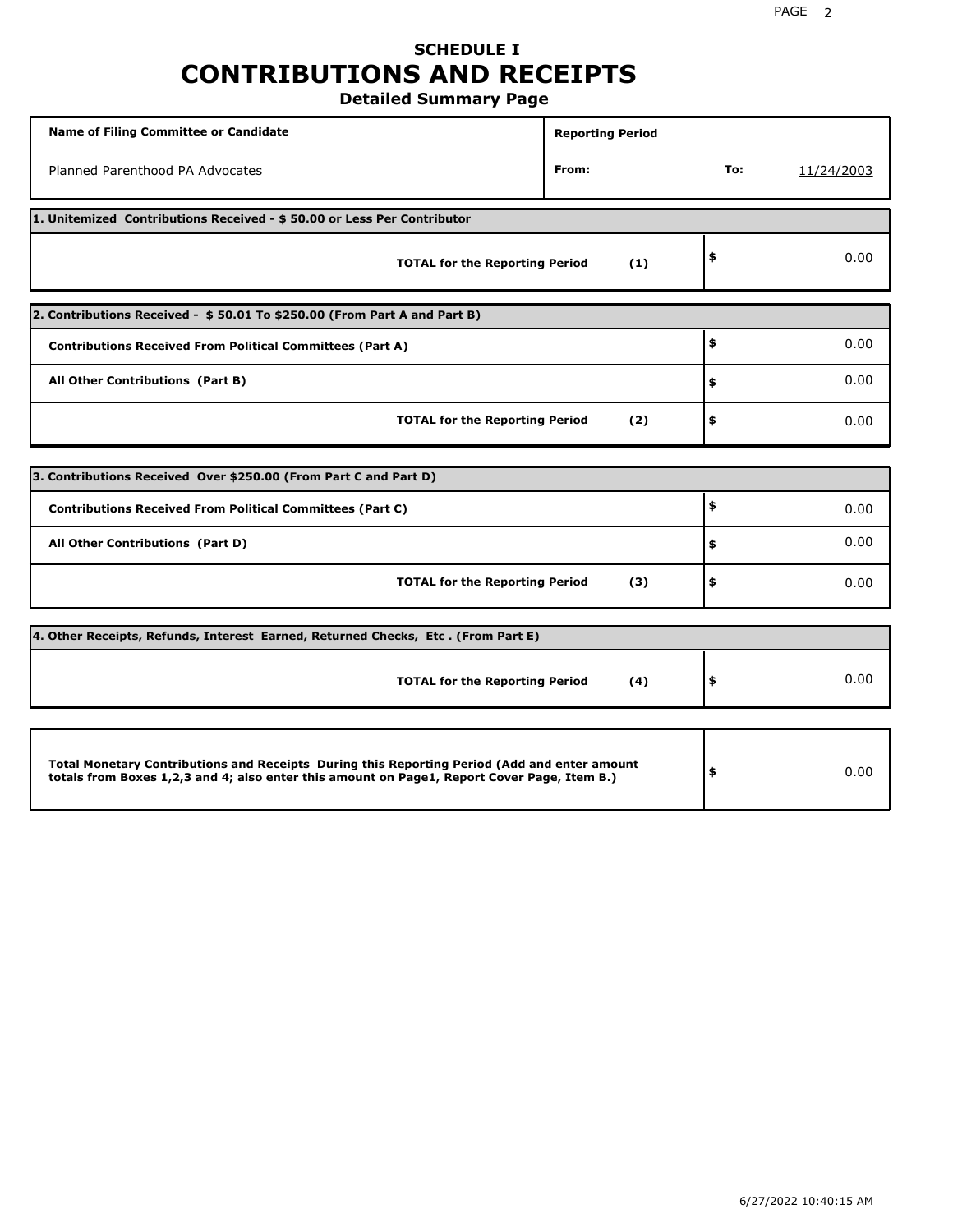PAGE 3

# **PART A CONTRIBUTIONS RECEIVED FROM POLITICAL COMMITTEES**

**\$50.01 TO \$250.00**

 **Use this Part to itemize only contributions received from political committees with an aggregate value from \$50.01 to \$250.00 in the reporting period.**

| Name of Filing Committee or Candidate      |                                                                              |                   |           | <b>Reporting Period</b> |             |     |                   |
|--------------------------------------------|------------------------------------------------------------------------------|-------------------|-----------|-------------------------|-------------|-----|-------------------|
|                                            |                                                                              |                   | From:     |                         | To:         |     |                   |
|                                            |                                                                              |                   |           | <b>DATE</b>             |             |     | <b>AMOUNT</b>     |
| <b>Full Name of Contributing Committee</b> |                                                                              |                   | <b>MO</b> | <b>DAY</b>              | <b>YEAR</b> |     |                   |
| <b>Mailing Address</b>                     |                                                                              |                   |           |                         |             | \$  | 0.00              |
| City                                       | <b>State</b>                                                                 | Zip Code (Plus 4) |           |                         |             |     |                   |
|                                            |                                                                              |                   |           |                         |             |     | <b>PAGE TOTAL</b> |
|                                            | Enter Grand Total of Part A on Schedule I, Detailed Summary Page, Section 2. |                   |           |                         |             | ∣\$ | 0.00              |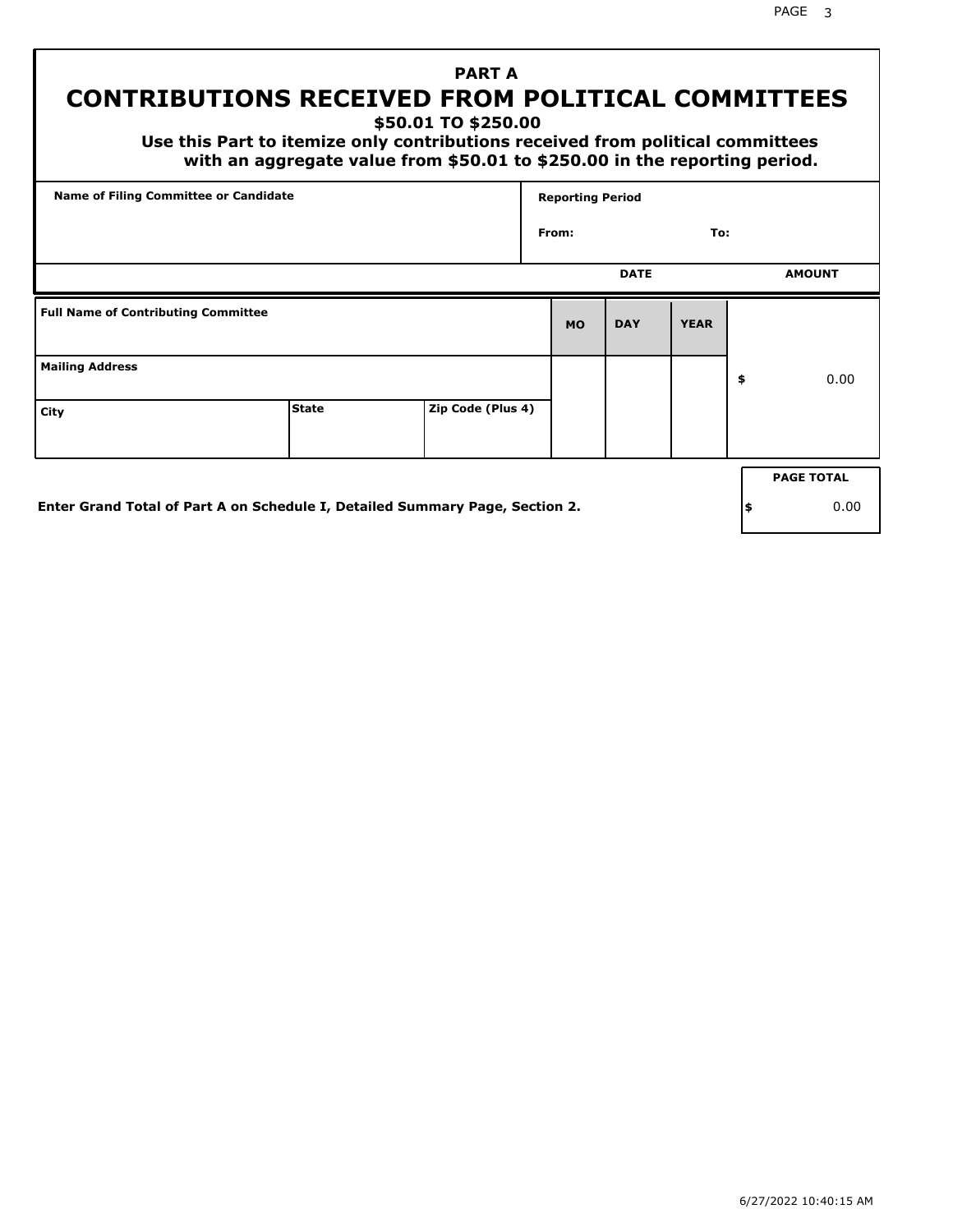| Use this Part to itemize all other contributions with an aggregate value from<br>(Exclude contributions from political committees reported in Part A) | <b>ALL OTHER CONTRIBUTIONS</b><br>\$50.01 to \$250.00 in the reporting period. | <b>PART B</b><br>\$50.01 TO \$250.00 |       |                         |             |             |    |               |  |
|-------------------------------------------------------------------------------------------------------------------------------------------------------|--------------------------------------------------------------------------------|--------------------------------------|-------|-------------------------|-------------|-------------|----|---------------|--|
| <b>Name of Filing Committee or Candidate</b>                                                                                                          |                                                                                |                                      | From: | <b>Reporting Period</b> |             | To:         |    |               |  |
|                                                                                                                                                       |                                                                                |                                      |       |                         |             |             |    |               |  |
|                                                                                                                                                       |                                                                                |                                      |       |                         | <b>DATE</b> |             |    | <b>AMOUNT</b> |  |
| <b>Full Name of Contributor</b>                                                                                                                       |                                                                                |                                      |       | <b>MO</b>               | <b>DAY</b>  | <b>YEAR</b> |    |               |  |
| <b>Mailing Address</b>                                                                                                                                |                                                                                |                                      |       |                         |             |             | \$ | 0.00          |  |
| City                                                                                                                                                  | <b>State</b>                                                                   | Zip Code (Plus 4)                    |       |                         |             |             |    |               |  |
| <b>PAGE TOTAL</b>                                                                                                                                     |                                                                                |                                      |       |                         |             |             |    |               |  |
| Enter Grand Total of Part A on Schedule I, Detailed Summary Page, Section 2.                                                                          |                                                                                |                                      |       |                         |             |             | \$ | 0.00          |  |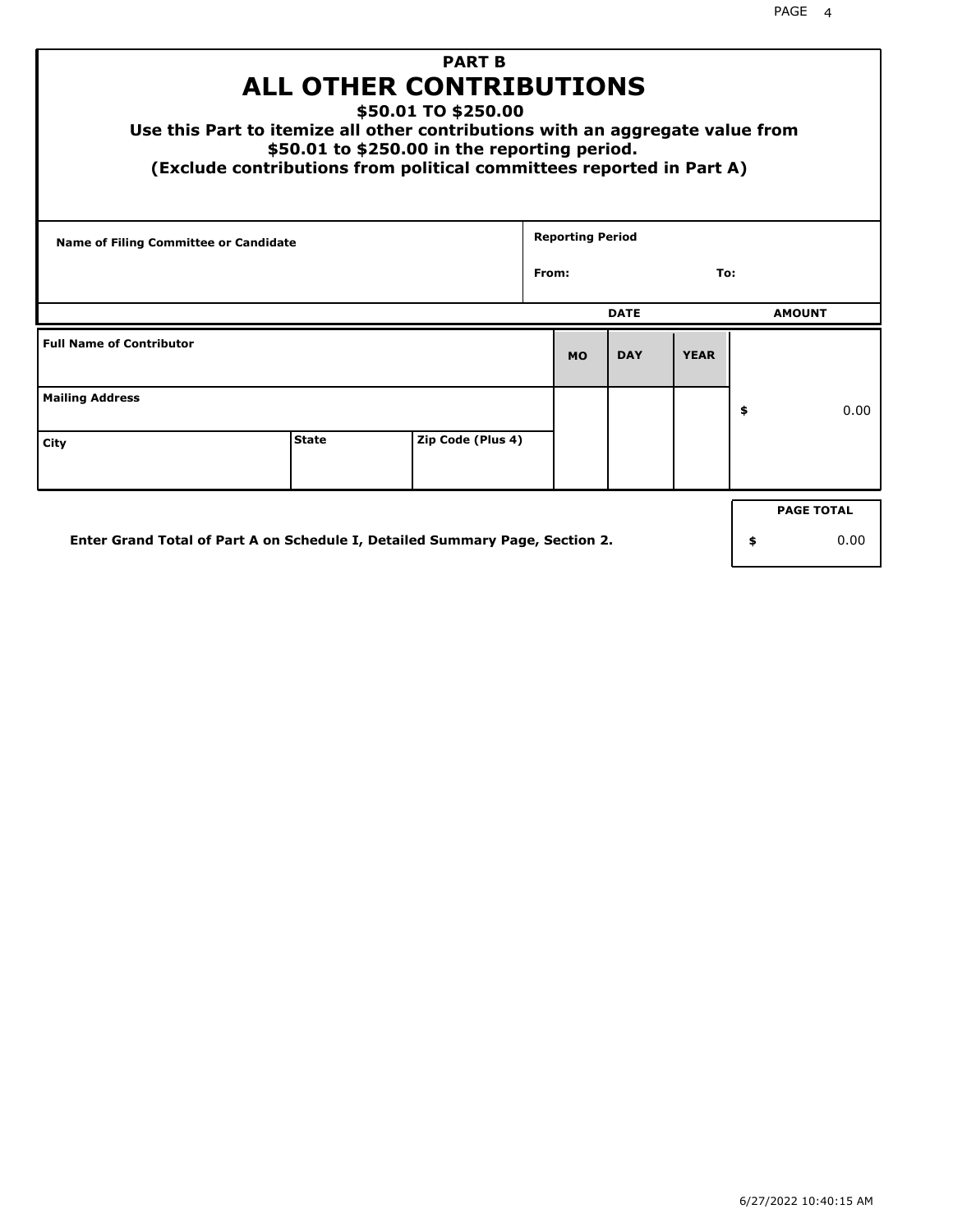# **PART C Contributions Received From Political Committees**

**OVER \$250.00**

 **Use this Part to itemize only contributions received from Political committees with an aggregate value from Over \$250.00 in the reporting period.**

| Name of Filing Committee or Candidate                                        |              |  | <b>Reporting Period</b> |           |             |             |    |                   |  |
|------------------------------------------------------------------------------|--------------|--|-------------------------|-----------|-------------|-------------|----|-------------------|--|
|                                                                              |              |  | From:                   |           |             | To:         |    |                   |  |
|                                                                              |              |  |                         |           | <b>DATE</b> |             |    | <b>AMOUNT</b>     |  |
| <b>Full Name of Contributing Committee</b>                                   |              |  |                         | <b>MO</b> | <b>DAY</b>  | <b>YEAR</b> |    |                   |  |
| <b>Mailing Address</b>                                                       |              |  |                         |           |             |             | \$ | 0.00              |  |
| City                                                                         | <b>State</b> |  | Zip Code (Plus 4)       |           |             |             |    |                   |  |
|                                                                              |              |  |                         |           |             |             |    | <b>PAGE TOTAL</b> |  |
| Enter Grand Total of Part C on Schedule I, Detailed Summary Page, Section 3. |              |  |                         |           |             |             | \$ | 0.00              |  |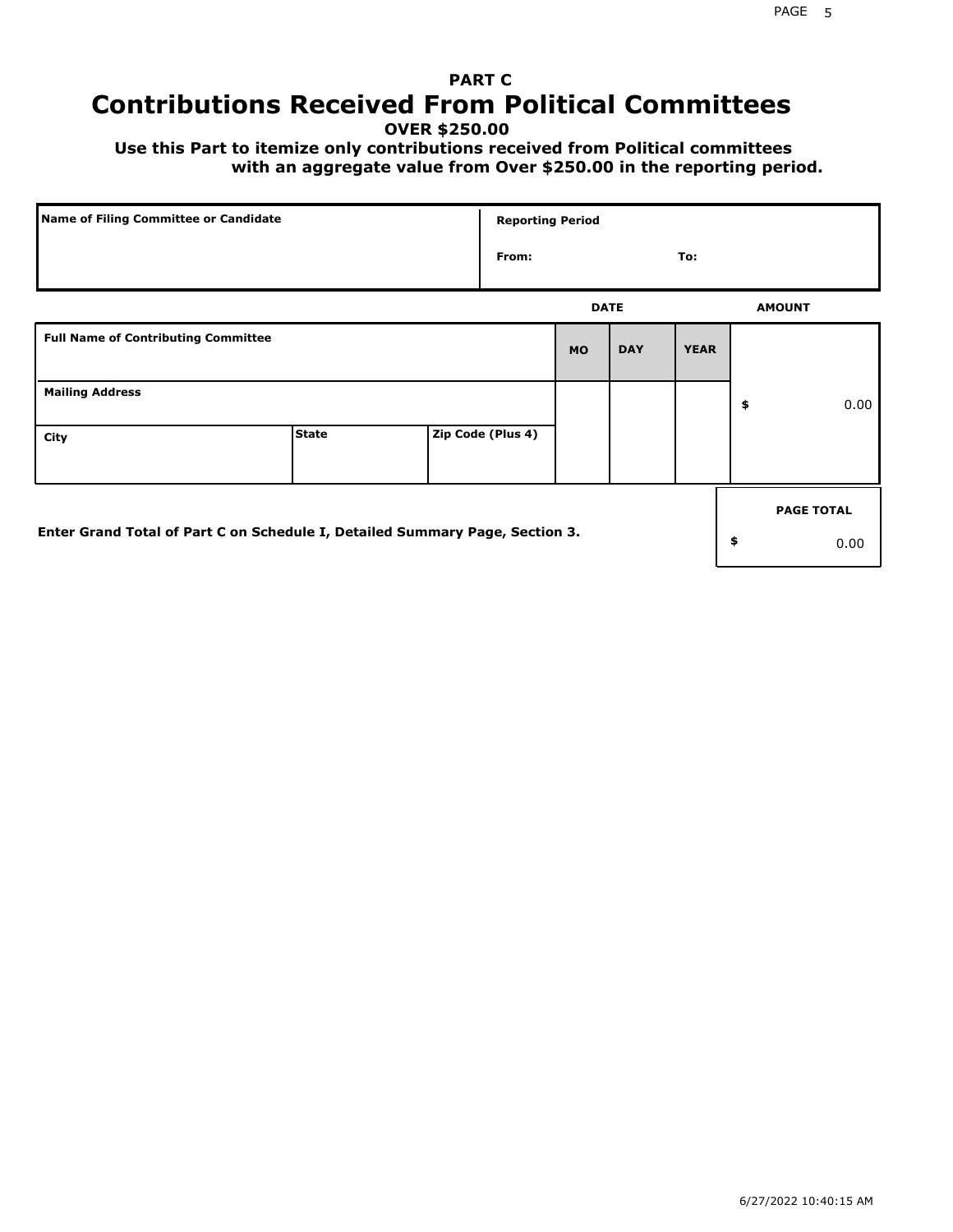## **PART D ALL OTHER CONTRIBUTIONS**

### **OVER \$250.00**

## **Use this Part to itemize all other contributions with an aggregate value of**

#### **over \$250.00 in the reporting period.**

#### **(Exclude contributions from political committees reported in Part C.)**

| Name of Filing Committee or Candidate | <b>Reporting Period</b> |               |
|---------------------------------------|-------------------------|---------------|
|                                       | From:                   | To:           |
|                                       | <b>DATE</b>             | <b>AMOUNT</b> |

| <b>Full Name of Contributor</b>                                              |              |                   | <b>MO</b>  | <b>DAY</b>   | <b>YEAR</b> |                   |                           |
|------------------------------------------------------------------------------|--------------|-------------------|------------|--------------|-------------|-------------------|---------------------------|
| <b>Mailing</b><br><b>Address</b>                                             |              |                   |            |              |             | \$                | 0.00                      |
| City                                                                         | <b>State</b> | Zip Code (Plus 4) |            |              |             |                   |                           |
| <b>Employer Name</b>                                                         |              |                   | Occupation |              |             |                   |                           |
| <b>Employer Mailing Address/Principal Place of</b><br><b>Business</b>        |              | City              |            | <b>State</b> |             | Zip Code (Plus 4) |                           |
| Enter Grand Total of Part C on Schedule I, Detailed Summary Page, Section 3. |              |                   |            |              | \$          |                   | <b>PAGE TOTAL</b><br>0.00 |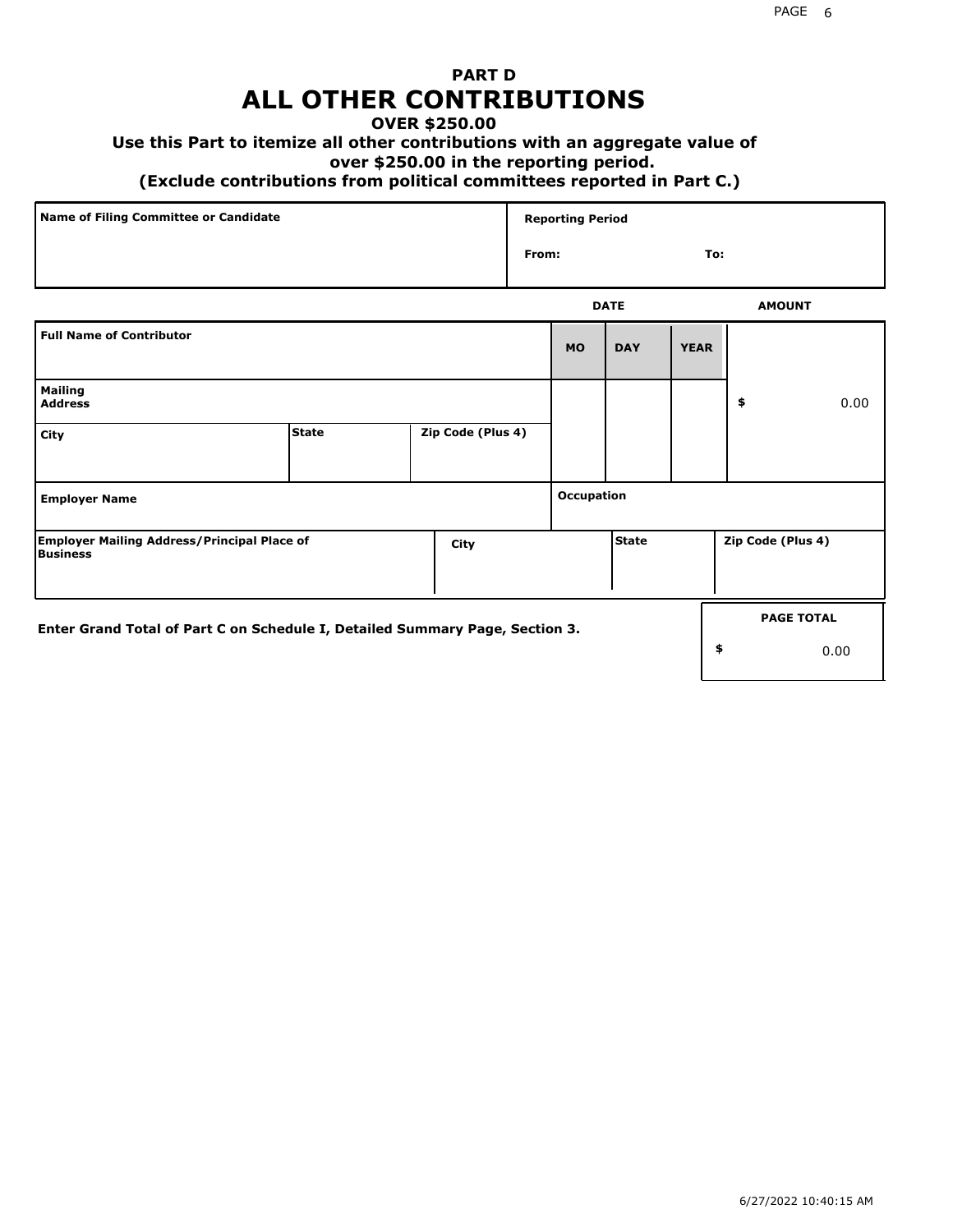## **PART E OTHER RECEIPTS**

#### **REFUNDS, INTEREST INCOME, RETURNED CHECKS, ETC.**

 **Use this Part to report refunds received, interest earned, returned checks and**

## **prior expenditures that were returned to the filer.**

| Name of Filing Committee or Candidate                                        |              |                   |       | <b>Reporting Period</b> |             |             |                   |      |
|------------------------------------------------------------------------------|--------------|-------------------|-------|-------------------------|-------------|-------------|-------------------|------|
|                                                                              |              |                   | From: |                         |             | To:         |                   |      |
|                                                                              |              |                   |       |                         | <b>DATE</b> |             | <b>AMOUNT</b>     |      |
| <b>Full Name</b>                                                             |              |                   |       | <b>MO</b>               | <b>DAY</b>  | <b>YEAR</b> |                   |      |
| <b>Mailing Address</b>                                                       |              |                   |       |                         |             |             | \$                | 0.00 |
| City                                                                         | <b>State</b> | Zip Code (Plus 4) |       |                         |             |             |                   |      |
| <b>Receipt Description</b>                                                   |              |                   |       |                         |             |             |                   |      |
|                                                                              |              |                   |       |                         |             |             | <b>PAGE TOTAL</b> |      |
| Enter Grand Total of Part E on Schedule I, Detailed Summary Page, Section 4. |              |                   |       |                         |             |             | \$                | 0.00 |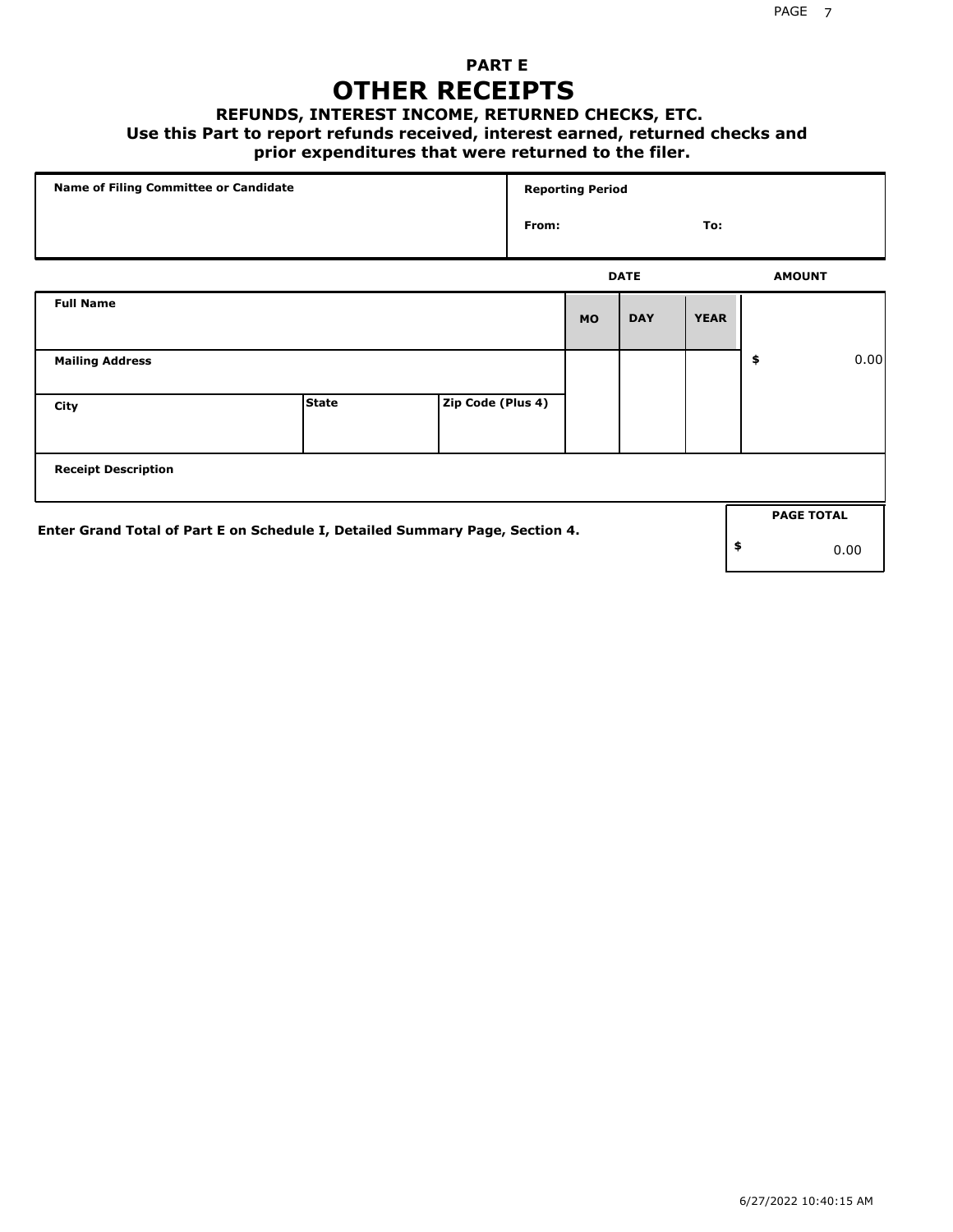### **SCHEDULE II IN-KIND CONTRIBUTIONS AND VALUABLE THINGS RECEIVED USE THIS SCHEDULE TO REPORT ALL IN-KIND CONTRIBUTIONS OF VALUABLE THINGS**

#### **DURING THE REPORTING PERIOD.**

**Detailed Summary Page**

| <b>Name of Filing Committee or Candidate</b>                                                                                                                                | <b>Reporting Period</b> |     |            |
|-----------------------------------------------------------------------------------------------------------------------------------------------------------------------------|-------------------------|-----|------------|
| Planned Parenthood PA Advocates                                                                                                                                             | From:                   | To: | 11/24/2003 |
| 1. UNITEMIZED IN-KIND CONTRIBUTIONS RECEIVED - VALUE OF \$50.00 OR LESS PER CONTRIBUTOR                                                                                     |                         |     |            |
| <b>TOTAL for the Reporting Period</b>                                                                                                                                       | (1)                     | \$  | 0.00       |
| 2. IN-KIND CONTRIBUTIONS RECEIVED - VALUE OF \$50.01 TO \$250.00 (FROM PART F)                                                                                              |                         |     |            |
| <b>TOTAL for the Reporting Period</b>                                                                                                                                       | (2)                     | \$  | 0.00       |
| 3. IN-KIND CONTRIBUTION RECIEVED - VALUE OVER \$250.00 (FROM PART G)                                                                                                        |                         |     |            |
| <b>TOTAL for the Reporting Period</b>                                                                                                                                       | (3)                     | \$  | 0.00       |
| TOTAL VALUE OF IN-KIND CONTRIBUTIONS DURING THIS REPORTING PERIOD (Add and enter<br>amount totals from Boxes 1,2, and 3; also enter on Page 1, Reports Cover Page, Item F.) |                         | \$  | 0.00       |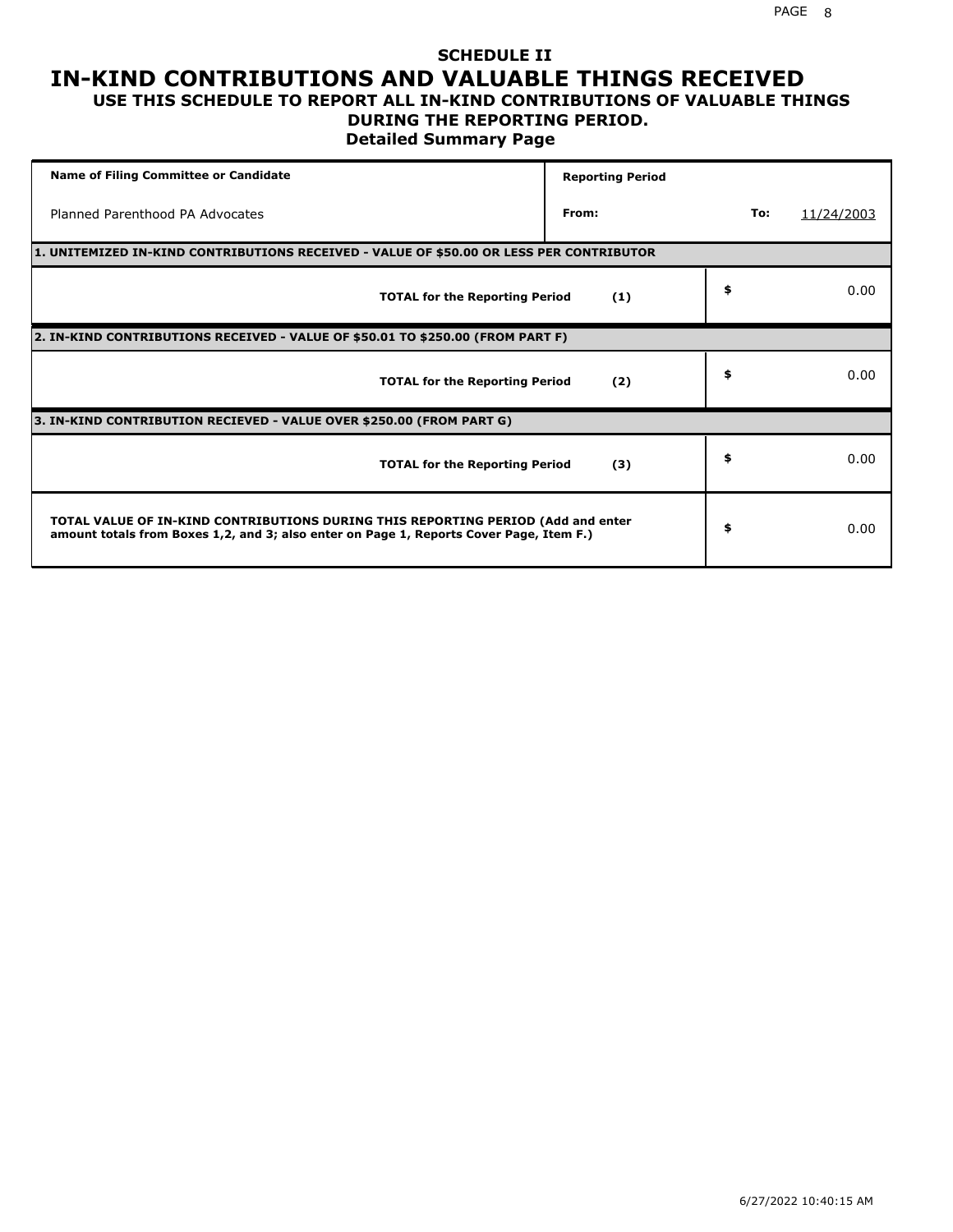# **SCHEDULE II PART F IN-KIND CONTRIBUTIONS RECEIVED**

## **VALUE OF \$50.01 TO \$250.00**

| Name of Filing Committee or Candidate                                                                         |              |                   |           | <b>Reporting Period</b> |             |                   |      |  |
|---------------------------------------------------------------------------------------------------------------|--------------|-------------------|-----------|-------------------------|-------------|-------------------|------|--|
|                                                                                                               | From:        |                   |           | To:                     |             |                   |      |  |
|                                                                                                               |              |                   |           | <b>DATE</b>             |             | <b>AMOUNT</b>     |      |  |
| <b>Full Name of Contributor</b>                                                                               |              |                   | <b>MO</b> | <b>DAY</b>              | <b>YEAR</b> |                   |      |  |
| <b>Mailing Address</b>                                                                                        |              |                   |           |                         |             | \$                | 0.00 |  |
| City                                                                                                          | <b>State</b> | Zip Code (Plus 4) |           |                         |             |                   |      |  |
| <b>Description of Contribution:</b>                                                                           |              |                   |           |                         |             |                   |      |  |
| Enter Grand Total of Part F on Schedule II, In-Kind Contributions Detailed Summary Page,<br><b>Section 2.</b> |              |                   |           |                         |             | <b>PAGE TOTAL</b> |      |  |
|                                                                                                               |              |                   |           |                         | \$          |                   | 0.00 |  |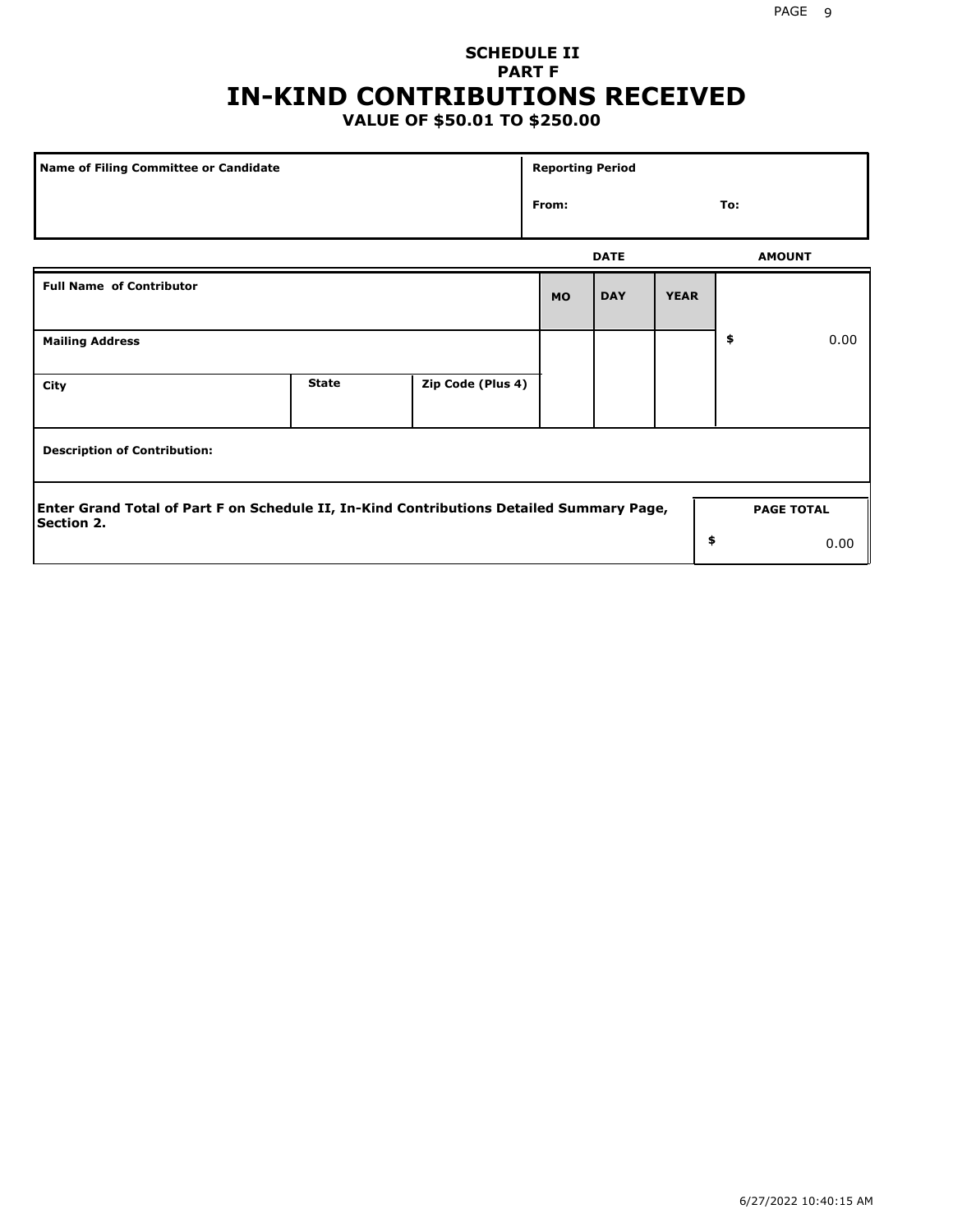### **SCHEDULE II PART G IN-KIND CONTRIBUTIONS RECEIVED VALUE OVER \$250.00**

| Name of Filing Committee or Candidate                                                  |              |  |                  |    | <b>Reporting Period</b> |             |             |                                    |               |
|----------------------------------------------------------------------------------------|--------------|--|------------------|----|-------------------------|-------------|-------------|------------------------------------|---------------|
|                                                                                        |              |  |                  |    | From:<br>To:            |             |             |                                    |               |
|                                                                                        |              |  |                  |    |                         | <b>DATE</b> |             |                                    | <b>AMOUNT</b> |
| <b>Full Name of Contributor</b>                                                        |              |  |                  |    | <b>MO</b>               | <b>DAY</b>  | <b>YEAR</b> |                                    |               |
| <b>Mailing Address</b>                                                                 |              |  |                  |    |                         |             |             | \$                                 | 0.00          |
| City                                                                                   | <b>State</b> |  | Zip Code(Plus 4) |    |                         |             |             |                                    |               |
| <b>Employer of Contributor</b>                                                         |              |  |                  |    | <b>Occupation</b>       |             |             |                                    |               |
| State<br><b>Employer Mailing Address/Principal Place of</b><br>City<br><b>Business</b> |              |  |                  | 4) | <b>Zip Code(Plus</b>    |             |             | <b>Description of Contribution</b> |               |

| <b>Enter Grand Total of Part G on Schedule II, In-Kind Contributions Detailed</b> |  | <b>PAGE TOTAL</b> |
|-----------------------------------------------------------------------------------|--|-------------------|
| <b>Summary Page, Section 3.</b>                                                   |  | 0.00              |
|                                                                                   |  |                   |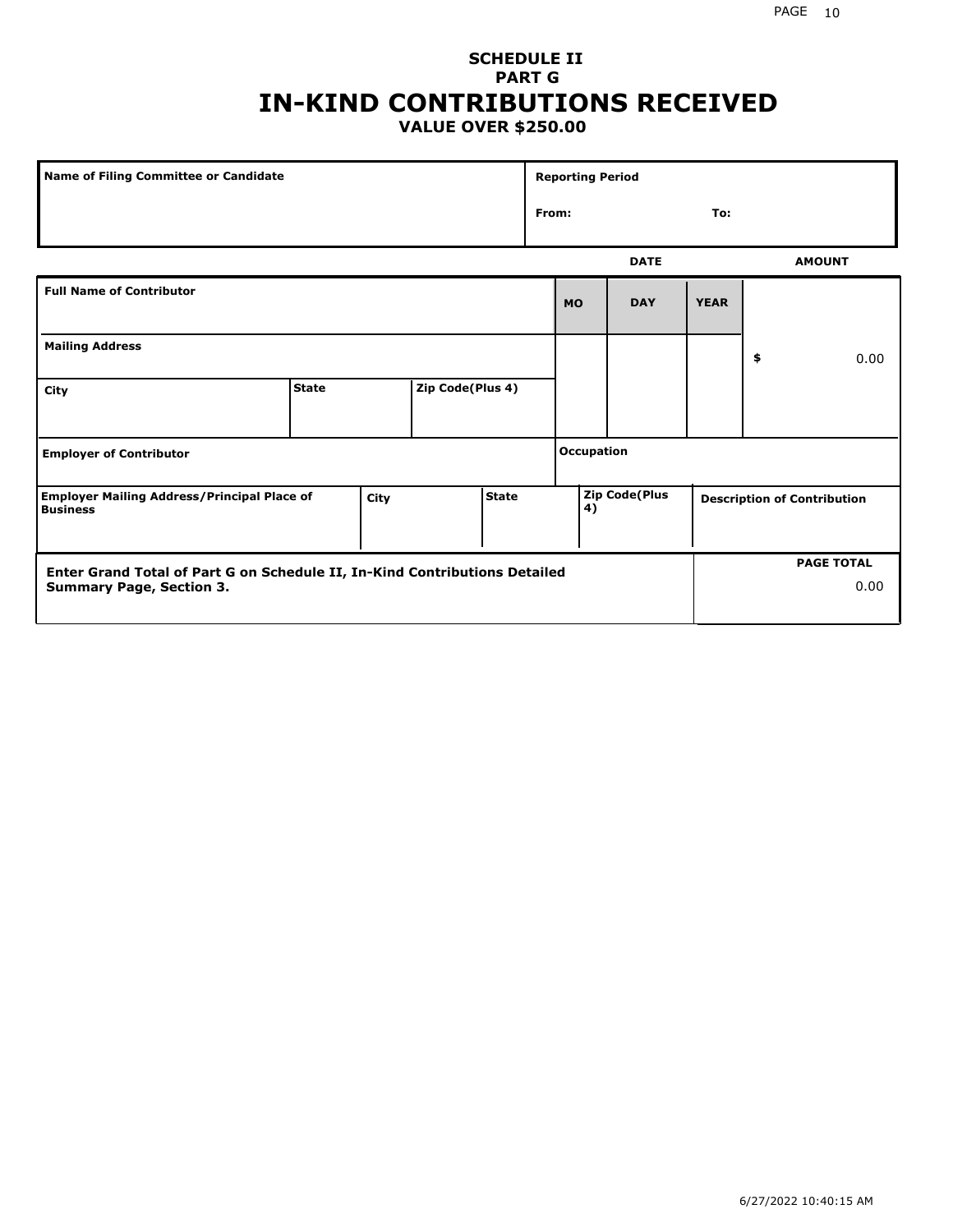# **SCHEDULE III STATEMENT OF EXPENDITURES**

| Name of Filing Committee or Candidate                                   |                    |                            | <b>Reporting Period</b>                                             |             |             |     |               |
|-------------------------------------------------------------------------|--------------------|----------------------------|---------------------------------------------------------------------|-------------|-------------|-----|---------------|
| Planned Parenthood PA Advocates                                         |                    |                            | From                                                                |             |             | To: | 11/24/2003    |
|                                                                         |                    |                            |                                                                     | <b>DATE</b> |             |     | <b>AMOUNT</b> |
| <b>To Whom Paid</b><br>People for Steven Nickol                         |                    |                            | <b>MO</b>                                                           | <b>DAY</b>  | <b>YEAR</b> |     |               |
| <b>Mailing Address</b><br>C/O TREAS: BARBARA R METZLER 860 RAVER LN     |                    |                            | 11                                                                  | 20          | 2003        | \$  | 300.00        |
| City<br><b>GLEN ROCK</b>                                                | <b>State</b><br>PA | Zip Code (Plus 4)<br>17327 | <b>Description of Expenditure</b><br>Fundraising event contribution |             |             |     |               |
| <b>To Whom Paid</b><br>Citizens for Stewart Greenleaf                   |                    |                            | <b>MO</b>                                                           | <b>DAY</b>  | <b>YEAR</b> |     |               |
| <b>Mailing Address</b><br>1555 TERWOOD RD                               |                    |                            | 11                                                                  | 20          | 2003        | \$  | 350.00        |
| City<br>HUNTINGDON VALLEY                                               | <b>State</b><br>PA | Zip Code (Plus 4)<br>19006 | <b>Description of Expenditure</b><br>Fundraising event contribution |             |             |     |               |
| <b>To Whom Paid</b><br>Committee to Elect Ronald Miller                 |                    |                            | <b>MO</b>                                                           | <b>DAY</b>  | <b>YEAR</b> |     |               |
| <b>Mailing Address</b><br>C/O TREAS: ROBIN E MILLER 227 SOUTH PINE ST   |                    |                            | 11                                                                  | 20          | 2003        | \$  | 250.00        |
| City<br>Red Lion                                                        | <b>State</b><br>PA | Zip Code (Plus 4)<br>17356 | <b>Description of Expenditure</b><br>Fundraising event contribution |             |             |     |               |
| <b>To Whom Paid</b><br>Committee to Re-Elect Beverly Mackereth          |                    |                            | <b>MO</b>                                                           | <b>DAY</b>  | <b>YEAR</b> |     |               |
| <b>Mailing Address</b><br>C/O TREAS: SUSAN D. VOYZEY 2765 COLDSPRING RD |                    |                            | $11\,$                                                              | 20          | 2003        | \$  | 65.00         |
| City<br>York                                                            | <b>State</b><br>PA | Zip Code (Plus 4)<br>17404 | <b>Description of Expenditure</b><br>Fundraising event contribution |             |             |     |               |
| <b>To Whom Paid</b><br>Planned Parenthood Association of Bucks County   |                    |                            | MO                                                                  | <b>DAY</b>  | <b>YEAR</b> |     |               |
| <b>Mailing Address</b><br>721 New Rodgers Road                          |                    |                            | 11                                                                  | 20          | 2004        | \$  | 78.53         |
| City<br>Bristol                                                         | <b>State</b><br>PA | Zip Code (Plus 4)<br>19007 | <b>Description of Expenditure</b><br>Mailing list rental            |             |             |     |               |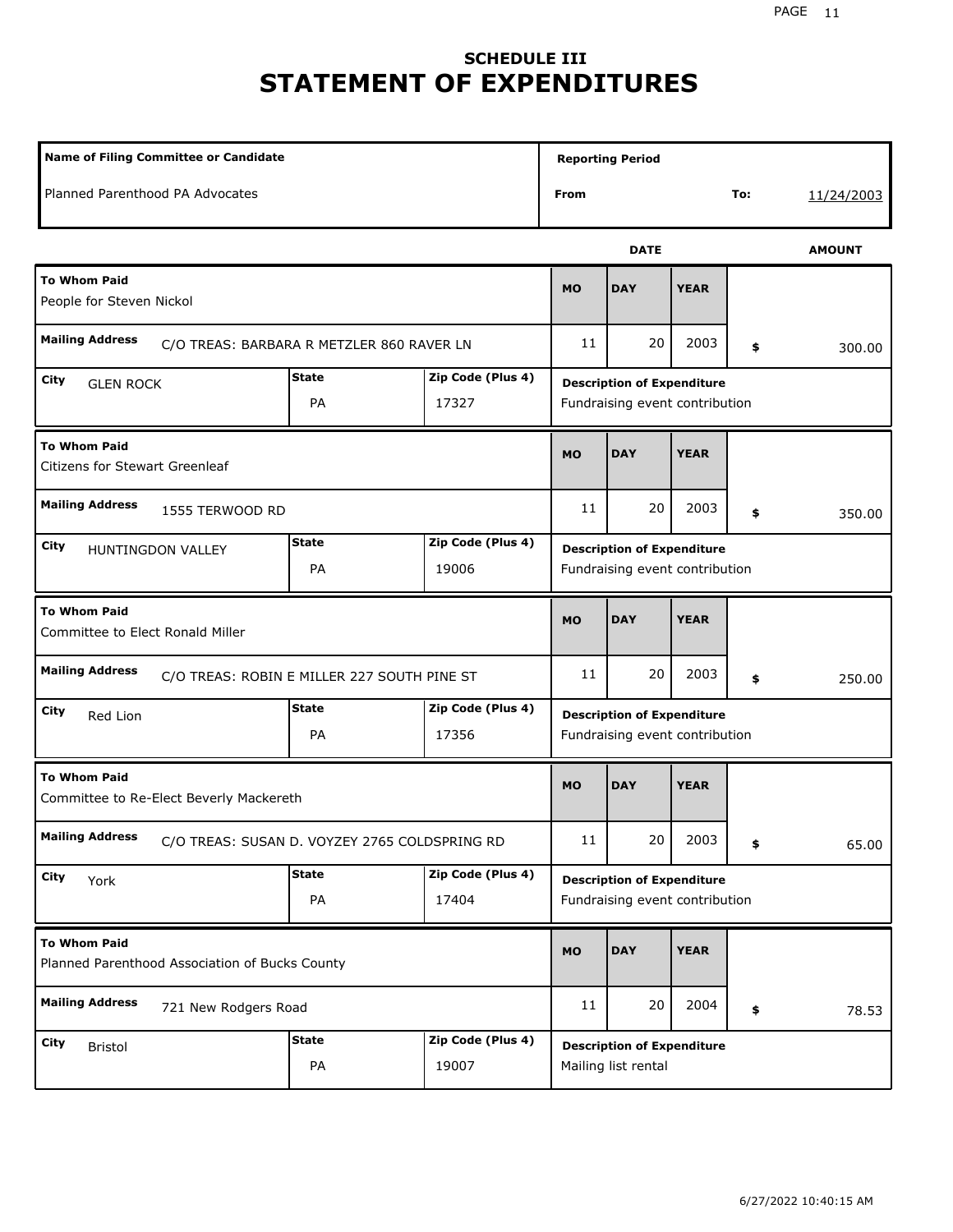| <b>To Whom Paid</b>                                                 |              |                   |                                   |                                   |             |     |        |  |  |
|---------------------------------------------------------------------|--------------|-------------------|-----------------------------------|-----------------------------------|-------------|-----|--------|--|--|
| Planned Parenthood of Chester County                                |              |                   | <b>MO</b>                         | <b>DAY</b>                        | <b>YEAR</b> |     |        |  |  |
| <b>Mailing Address</b><br>8 South Wayne Street                      |              |                   | 11                                | 20                                | 2003        | \$  | 50.33  |  |  |
| <b>State</b><br>City<br>West Chester                                |              | Zip Code (Plus 4) |                                   | <b>Description of Expenditure</b> |             |     |        |  |  |
| PA<br>19382                                                         |              |                   |                                   | Mailing list rental               |             |     |        |  |  |
| <b>To Whom Paid</b><br>Planned Parenthood of Central PA             |              |                   | <b>MO</b>                         | <b>DAY</b>                        | <b>YEAR</b> |     |        |  |  |
| <b>Mailing Address</b><br>728 South Beaver Street                   |              |                   | 11                                | 20                                | 2003        | \$  | 23.03  |  |  |
| City<br>York                                                        | <b>State</b> | Zip Code (Plus 4) | <b>Description of Expenditure</b> |                                   |             |     |        |  |  |
|                                                                     | PA           | 17403             |                                   | Mailing list rental               |             |     |        |  |  |
| <b>To Whom Paid</b><br>Planned Parenthood of NorthEast PA           |              |                   | <b>MO</b>                         | <b>DAY</b>                        | <b>YEAR</b> |     |        |  |  |
| <b>Mailing Address</b><br>P.O. Box 813                              |              |                   | 11                                | 20                                | 2003        | \$  | 76.05  |  |  |
| <b>State</b><br>Zip Code (Plus 4)<br>City<br>Trexlertown            |              |                   | <b>Description of Expenditure</b> |                                   |             |     |        |  |  |
| <b>PA</b><br>18087                                                  |              |                   |                                   | Mailing list rental               |             |     |        |  |  |
| <b>To Whom Paid</b><br>Planned Parenthood Southeastern PA           |              |                   |                                   |                                   |             |     |        |  |  |
|                                                                     |              |                   | <b>MO</b>                         | <b>DAY</b>                        | <b>YEAR</b> |     |        |  |  |
| <b>Mailing Address</b><br>1144 Locust Street                        |              |                   | 11                                | 20                                | 2003        | \$  | 294.60 |  |  |
| City                                                                | State        | Zip Code (Plus 4) |                                   | <b>Description of Expenditure</b> |             |     |        |  |  |
| Philadelphia                                                        | PA           | 19107             |                                   | Mailing list rental               |             |     |        |  |  |
| <b>To Whom Paid</b><br>Planned Parenthood of the Susquehanna Valley |              |                   | <b>MO</b>                         | <b>DAY</b>                        | <b>YEAR</b> |     |        |  |  |
| <b>Mailing Address</b><br>1514 North 2nd Street                     |              |                   | 11                                | 20                                | 2003        | \$. | 86.78  |  |  |
| City                                                                | <b>State</b> | Zip Code (Plus 4) |                                   | <b>Description of Expenditure</b> |             |     |        |  |  |
| Harrisburg                                                          | PA           | 17102             |                                   | Mailing list rental               |             |     |        |  |  |
| <b>To Whom Paid</b><br>Planned Parenthood of Western PA             |              |                   | <b>MO</b>                         | <b>DAY</b>                        | <b>YEAR</b> |     |        |  |  |
| <b>Mailing Address</b><br>209 Ninth Street Suite 400                |              |                   | 11                                | 20                                | 2003        | \$  | 106.65 |  |  |
| City<br>Pittsburgh                                                  | <b>State</b> | Zip Code (Plus 4) |                                   | <b>Description of Expenditure</b> |             |     |        |  |  |